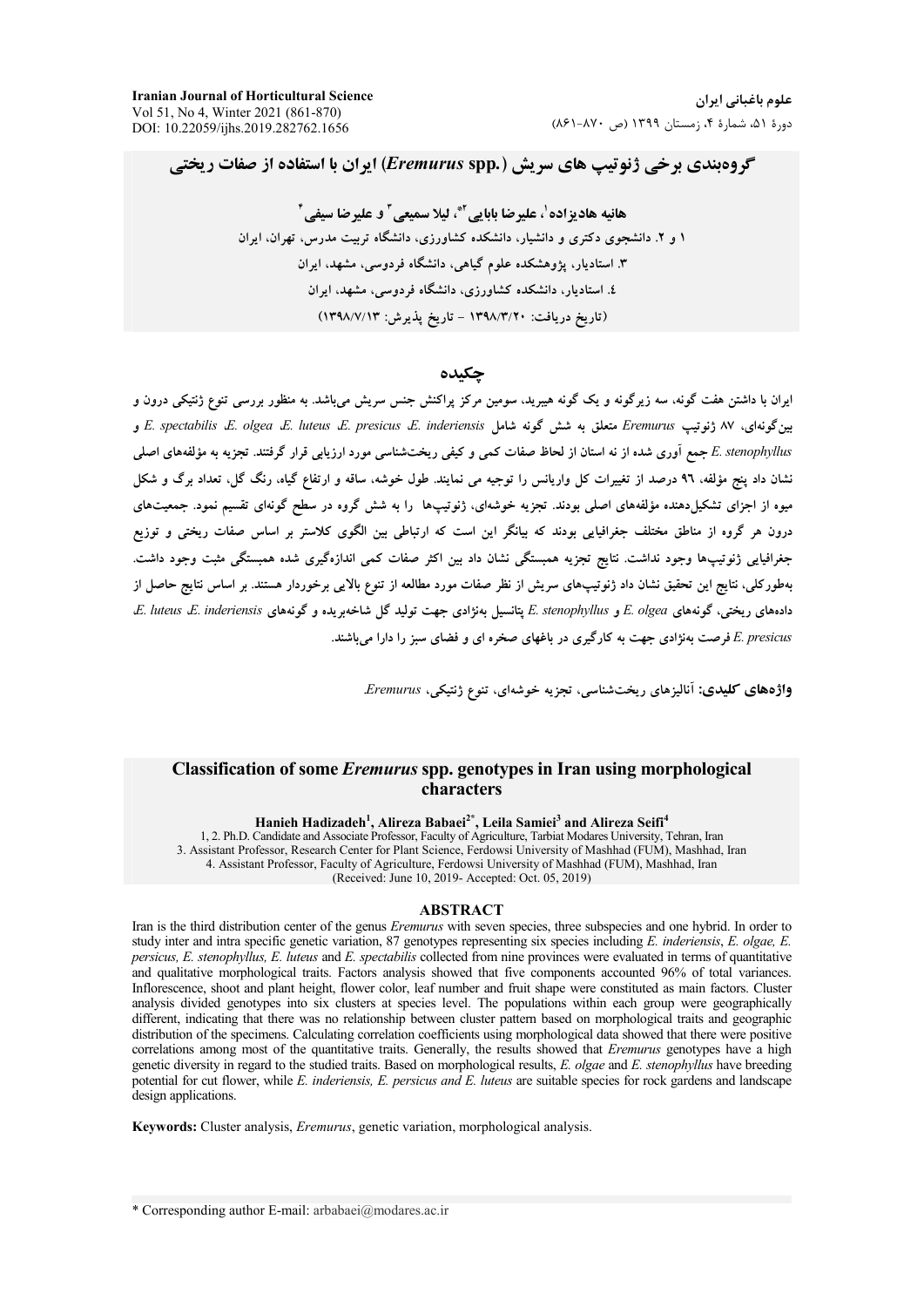صفاتی چون کرکدار یا بدون کرکبودن برگهها و ساقه، اندازه پرچمها و خطوط عرضی سطح میوه، بخشها را از هم جدا می کنند. گونههای سریش ایران E. inderiensis E. olgae E. luteus BAKER (STEV) BOISS. E. persicus (JAUB. & SPACH) BOISS. REGEL .E. spectabilis subsp. spectabilis M. Bieb .E. stenophyllus subsp. stenophyllus (Boiss. & E. kopet-daghensis Karrer Buhse) Baker E. stenophyllus  $\times$  albocitrinus = E. olgae  $\times$ E. spectabilis subsp stenophyllus subsp subalbiflorus (Vved.) Wendelbo میباشند (فلور E. stenophyllus subsp ايرانيكا، جلد ٥١). stenophyllus بهعنوان زيركونه انحصارى ايران معرفى شده است (Wendelbo, 1982). زیرگونههای subsp subalbiflorus  $\cal E.$ spectabilis  $\ddot{9}$ E. stenophyllus subsp stenophyllus جزو گونههای در خطر ایران هستند که در حال انقراض می باشند و هر دو Jalili & Jamzad, ) كونه در استان خراسان ديده شدهاند 1999). اکثر گونههای سریش در خاکهای شنی و سنگلاخی می ویند و نورمستقیم خورشید و سرمای زمستانه برای به گلنشستن آنها ضروری است. همچنین برخی گونهها به شرایط سخت مقاومت دارند مثل گونه که به میزان بارندگی کمی نیاز E. kopetdaghensis داشته و مقاومت قابل ملاحظهای به خشکی دارد (Rahmanpour, 2016). گونه E. spectabilis نسبت به سایر گونهها سرما را بیشتر می پسندد و در ارتفاعات بالاتری و در خاکهای بدون گچ با زهکش خوب پراکنش پیدا میکند، درحالی که گونه E. luteus در ار تفاعات پایین تر مشاهده میشود.

مطالعه گوناگونی ژنتیکی فرایندی است که شباهت یا تفاوت جمعیتها و یا افراد را با استفاده از روشها و مدلهای آماری و براساس صفات ریختشناسی، فیتوشیمیایی و یا ساختار ژنتیکی و مولکولی آنها بیان میکند و نخستین گام در اصلاح Taghipour ) المی از تنوع جمعیت می باشد ( Taghipour et al., 2018). تغييرات اقليمي نظير گرمشدن كره زمین، بروز پدیدههای جوی نامنظم و کاهش بارشهای آسمانی و در پی آن بروز خشکسالی های گسترده، مقدمه

جنس سريش (Eremurus M. B.) بزرگترين جنس تیره Asphodelaceae درایران است که با نام فارسی سریش شناخته می شود. بیش از ۴۵ گونه از جنس Mabberley, ) در دنیا گزارش شده است (Mabberley, ) 1990). ایران با داشتن هفت گونه، سه زیرگونه و یک گونه هیبرید، سومین مرکز پراکنش این جنس بعد از کشورهای حوزه شوروی سابق و افغانستان میباشد. بیشترین تنوع گونههای سریش در شمالشرقی کشور مشاهده می شود. گونههای این جنس در اغلب نواحی كوهستاني ايران بهويژه سلسله جبال البرز و امتداد آن از شمال غربی تا شمال شرقی، رشته کوههای زاگرس و امتداد آن از شمالِغربی تا جنوبشرقی، همچنین کومهای شرقی ایران و کومهای حاشیه کویرهای مرکزی ایران (شامل یزد و کرمان) یافت می شود ( Wendelbo, 1982). بیشتر گونههای جنس سریش از پتانسیل باغبانی بالايي برخوردار هستند (Rahmanpour, 2016). همچنین برخی از گونههای سریش بهصورت سنتی برای درمان انواع بيمارىها استفاده مى شده است؛ ازجمله این گونهها، می توان به گونه E.persicus اشاره نمود که بهعنوان ماده ضد دیابت در پزشکی سنتی ایران استفاده می شده است (Asgarpanah et al., 2011). همچنین از  $E.$  spectabilis که در بهار می روید، به عنوان یک سبزی وحشی، به شکل غذا یا افزودنی برای اهداف Pourfarzad et al., ) شده است ( Pourfarzad et al., 2013). بەعلاوە از ریشەھای سریش چسبی باھمین نام برای هنرهای تزئینی، قلمزنی، اسکنه، قلم درز و هنرهای سنتی ایران، چسبانیدن چرم به جلد کتاب و چسبانیدن ظروف و کفش بهکار میرود، شناخته میشود (Townsend, 1985). جنس *Eremurus* M.B. به دو <sub>i</sub> Eremurus و Henningia KAR. & KIR و سه بخش تقسيم شده است (Wendelbo, 1982). زيرجنس Eremurus واجد دو بخش Ammolirion KAR.& KIR BOISS و *Eremurus* BAKER و زيرجنس Henningia Henningia دارای بخش (KAR. & KIR.) BAKER KAR. & KIR.) BOISS) میباشد. صفات تشخیصی مانند شکل جام گل و تعداد رگههای گلپوش متمایزکننده دو زیرجنس از یکدیگر است. همچنین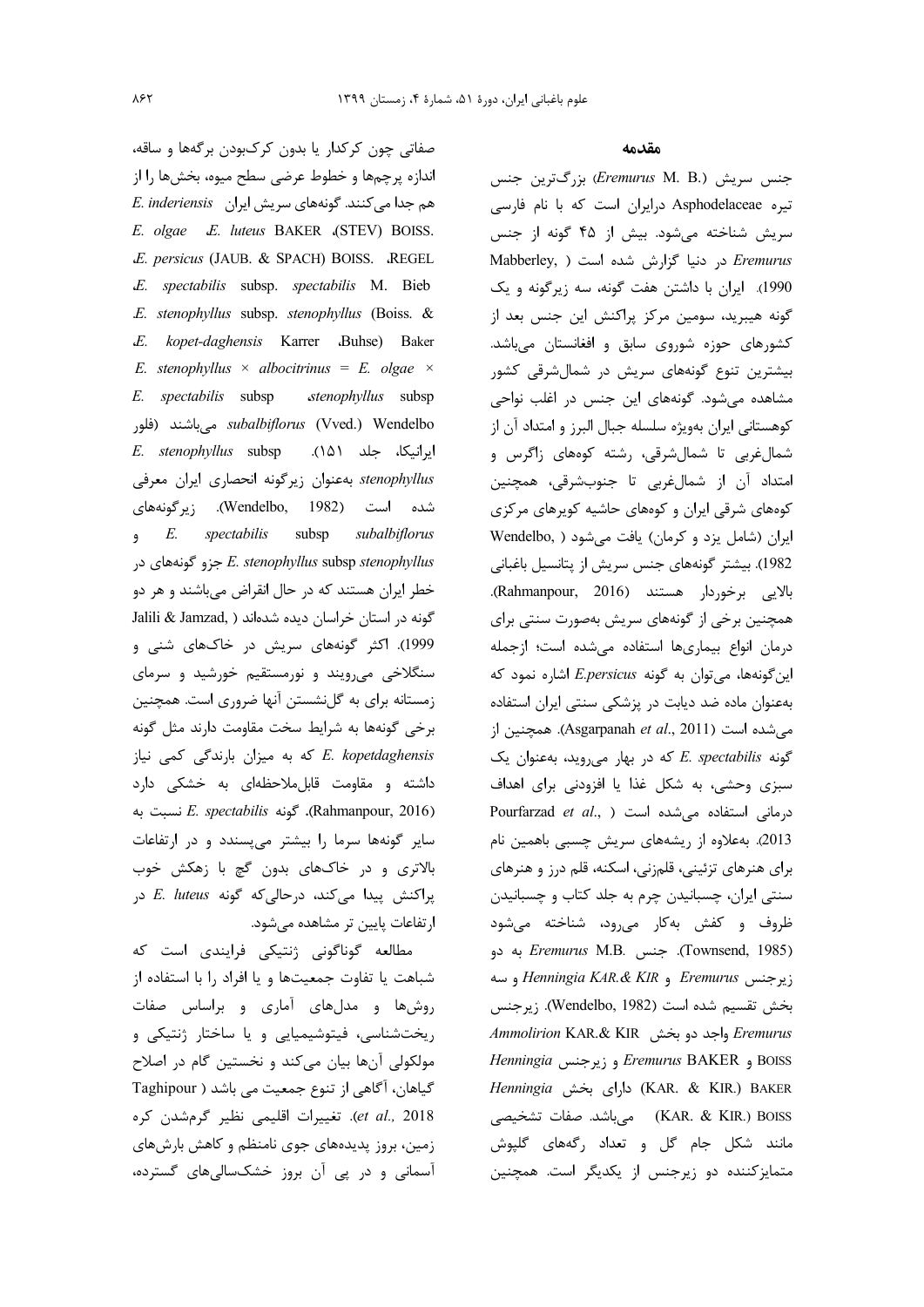نیایی بودن جنس سریش و زیرجنس Eremurus مشخص گردید، درحالیکه زیرجنس Henningia .(افیلتیک میباشد (Naderi Safar et al., 2014). مطالعات انگشتشماری در ایران روی سریش انجام شده است که با توجه به سطح وسیع پراکنش این گونه در کشور، ارزش و پتانسیل بالای این گیاه از نظر باغبانی، دارویی و صنعتی، بیش از پیش لزوم بررسی تنوع ریختی بهعنوان یک راهنما جهت مطالعه تنوع ژنتیکی را در جهت حفظ، نگهداری و ارزیابی این منبع ژنتیکی غنی به منظور اجرای برنامههای اصلاحی آشکار میسازد. بنابراین در پژوهش حاضر، مطالعه برخی ویژگیهای ریختی گونههای مختلف Eremurus ایران، بهعنوان طرح مقدماتی در جهت ارزیابی تنوع درون و بینگونهای موجود در میان تودههای سریش ایران صورت گرفت.

### مواد و روشها

در ابتدا نقشه پراکنش جغرافیایی گونههای Eremurus با استفاده از منابع مختلف از جمله فلور ايرانيكا مشخص شد. به این منظور در طی بهار و ابتدای تابستان سالهای ۱۳۹۴ و ۱۳۹۵ از نُه استان کشور که بیشترین میزان پراکنش سریش در آنها گزارش شده بود و با استفاده از الگوی طبیعی آب و هوایی، نمونهبرداری (از گرمترین به سردترین) انجام شد. مشخصات جغرافیایی هر منطقه با استفاده از GPS تهیه گردید و ترسیم نقشه نقاط جمعآوری با استفاده از نرمافزار ArcGIS نسخه ۱۰/۶ انجام گرفت (شكل ۱). در این مرحله ۸۷ ژنوتیپ متعلق به شش گونه شامل E. olgea E. presicus E. luteus E. inderiensis E. stenophyllus و E. spectabilis توسط متخصصين گیاهشناسی پژوهشکده علوم گیاهی دانشگاه فردوسی مشهد شناسایی شدند. صفات ریختی شامل نُه صفت کمی و هشت صفت کیفی برای تمام ژنوتیپهای نمونهبرداري شده جهت انجام آناليزهاي مربوطه مورداستفاده قرار گرفت. فهرست گونههای جمعآوریشده به تفکیک استان محل جمعآوری در جدول ١ (مكمل) ارائه شده است. صفات كمي اندازهگیریشده شامل طول خوشه گلدهنده، طول ساقه، ارتفاع کل گیاه، طول و تعداد برگ، قطر ساقه و

همگی از عوامل تأثیرگذار گوناگونی و پراکنش گیاهان بەشمار مىآيند. كاھش گوناگونى ژنتيكى بە كاھش توانایی گیاهان در سازگاری با تغییرات اقلیمی کوتاه و بلند مدت منجر مي شود (Vitt et al., 2010). متأسفانه طی سالهای اخیر بهدلیل عدم نظارت دقیق و اعمال روشهای نامناسب بهرهبرداری، ریشههای گیاه سریش بدون توجه به زمان مناسب به منظور مصارف خوراکی بطور كامل از خاك خارج شده و علاوه بر افت محصول، تخریب مراتع و درنتیجه آسیب رویشگاهها را به دنبال داشته است. از این رو، شناخت کافی از وضعیت ذخایر ژنتیکی از نظر نوع و پراکنش، محدودیتهای موجود برای رشد و همچنین شناخت عوامل تهدیدکننده آنها، نه بهعنوان یک گزینه، بلکه بهعنوان یک اولویت حیاتی باید مورد توجه قرار گیرد. یکی از روشهایی که در مطالعه تنوع زيستي گياهان، همواره مورداستفاده دانشمندان علوم گیاهی قرار گرفته است، ارزیابی صفات ریختی و تشریحی گیاهان خویشاوند میباشد و تعیین روابط بین ویژگی های ریختی در جمعیت های مختلف می تواند به پیشبرد برنامه های اصلاحی کمک کند (Abolghaemi et al., 2020). مطالعات مولكولي انجام شده با استفاده از توالیهای DNA پلاستیدی مشخص Trachyandra Kunth جنس با جنس Trachyandra Kunth همرديف است و با زيركلادى Kiniphofia Monech و Bulbinella Kunth گروه خواهری تشکیل می دهد (Chase et al., 2000; Devey et al., 2006). آناليز فیلوژنی جنس سریش بر اساس صفات ریختشناسی در منطقه فلور ايرانيكا انجام شد كه نتيجه اين پژوهش نشان می دهد سه صفت شامل گل آذین غیرمنشعب، پرچمهای پایه چسب و شیارهای گردهای شبهبیضی، سیناپومورفی های ویژه جنس سریش هستند ( Naderi Safar et al., 2009a). همچنین در این مطالعه صفات سیناپومورفی مربوط به هر کدام از زیرجنسهای سریش شامل زیرجنس های Eremurus و Henningia مشخص شده است. به علاوه این تحقیق نشان داد که سریش، یک تاکسون تک نیایی میباشد. در پژوهشی دیگر که بر روی سه جنس شامل Asphodelus L. Eremurus M.B. Asphodeline Reichenb با استفاده از دادههای توالی nrDNA ITS و ژنوم پلاستید trnL-F انجام شد، تک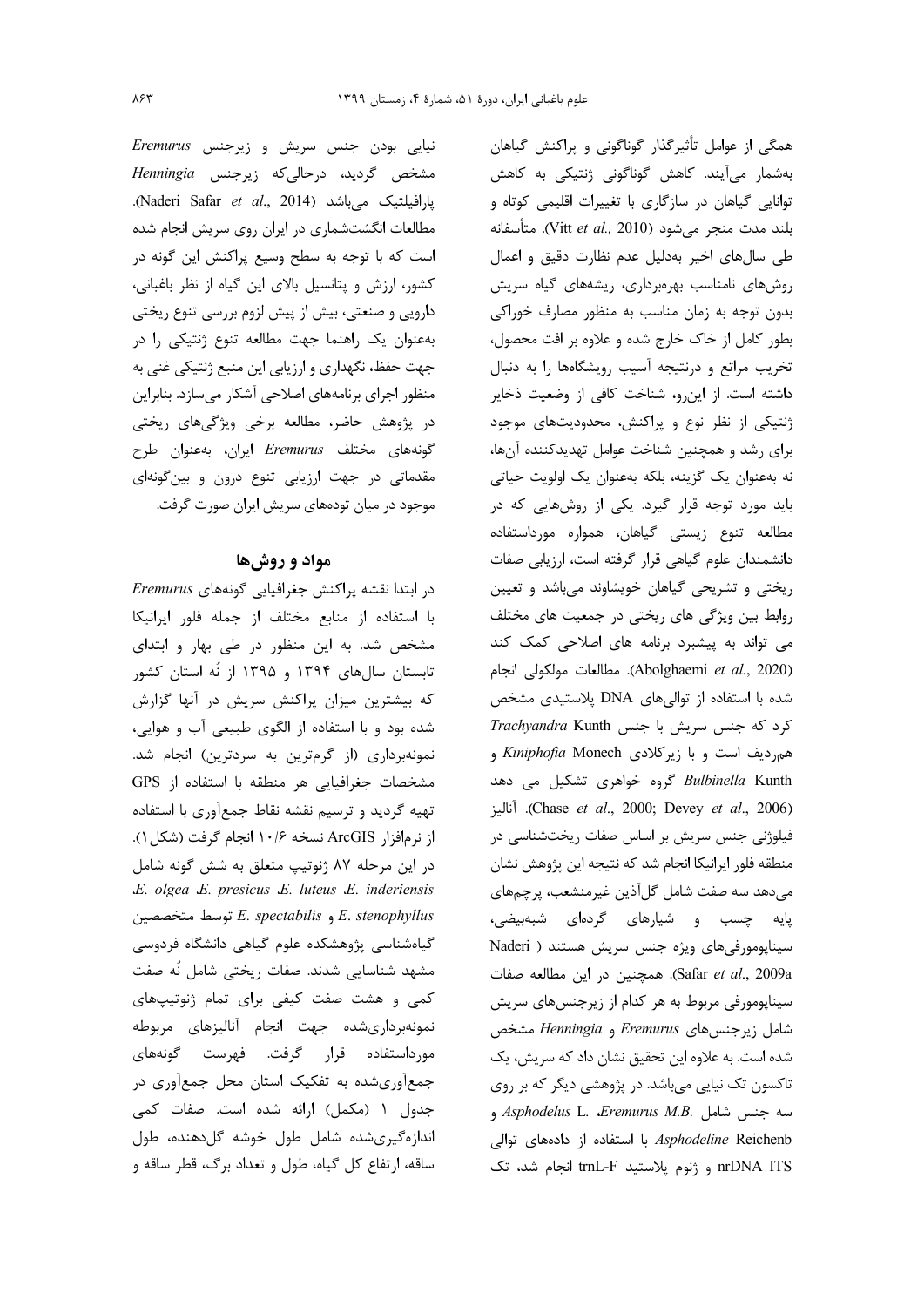انجام شد.

ریزوم، تعداد ریزوم و طول دمگل میباشد. صفات کیفی نیز شامل مهم ترین صفات در تشخیص گونهها شامل رنگ گلبرگ، تعداد خطوط پشت گلبرگ، حالت نوک گلبرگ، شکل گل، شکل میوه، حاشیه براکته، پوشش حاشیه برگ و پوشش سطح برگ می باشد. صفات کیفی اندازهگیریشده مطابق جدول ۱ جهت انجام آنالیزهای مربوطه، کدگذاری شدند.

## تجزیه و تحلیل آماری

تجزیه به مؤلفههای اصلی با استفاده از نرم افزار JMP pro ver 13.0 انجام شد. گروهبندی ژنوتیپها با روش تجزیه خوشهای Ward و بر اساس مربع فاصله پیرسون با استفاده از نرمافزار SAS (نسخه۹/۴) انجام گرفت. در روش وارد کلاسترها به صورتی انتخاب میشوند که تشابه درون کلاستر حداکثر باشد. در این روش مجموع مربعات درون كلاستر بهعنوان معيار تشابه مورداستفاده قرار میگیرد. بنابراین در روش وارد سعی می شود مجموع مربعات درون كلاستر (مجموع مربعات خطا) حداقل شود. محاسبه مقادير ضرايب

 $1,000$ 

شکل ۱. نقشه توزیع جغرافیایی نقاط نمونه برداری گونههای سریش در ایران Figure 1. Geographical distribution map of Eremurus species in Iran



| genotypes of <i>Eremurus</i> |                  |      |  |  |  |
|------------------------------|------------------|------|--|--|--|
| Characters                   | Descriptor state | Code |  |  |  |
|                              | White-yellow     | 1    |  |  |  |
|                              | Pink             | 3    |  |  |  |
|                              | Pale yellow      | 5    |  |  |  |
| Tepal color                  | White            | 7    |  |  |  |
|                              | Yellow           | 9    |  |  |  |
|                              | Orange           | 11   |  |  |  |
|                              | Pale pink        | 13   |  |  |  |
|                              | One nerve        | 1    |  |  |  |
| Tepal nerve                  | Three nerves     | 3    |  |  |  |
| Tepal tip                    | Incurved         | 1    |  |  |  |
|                              | Recurved         | 3    |  |  |  |
|                              | Erect            | 5    |  |  |  |
| Flower shape                 | Tubular          | 1    |  |  |  |
|                              | Subrotate        | 3    |  |  |  |
|                              | Campanulate      | 5    |  |  |  |
| Bract margin                 | Ciliate          | 1    |  |  |  |
|                              | Glabrous         | 3    |  |  |  |
| Fruit shape                  | Globose          | 1    |  |  |  |
|                              | Ellipsoidal      | 3    |  |  |  |
|                              | Ciliate          | 1    |  |  |  |
| Leaves indumentum: margin    | Glabrous         | 3    |  |  |  |
| Leaves indumentum: surface   | Hairy            | 1    |  |  |  |
|                              | Glabrous         | 3    |  |  |  |
|                              |                  |      |  |  |  |

همبستگی با استفاده از دادههای ریختی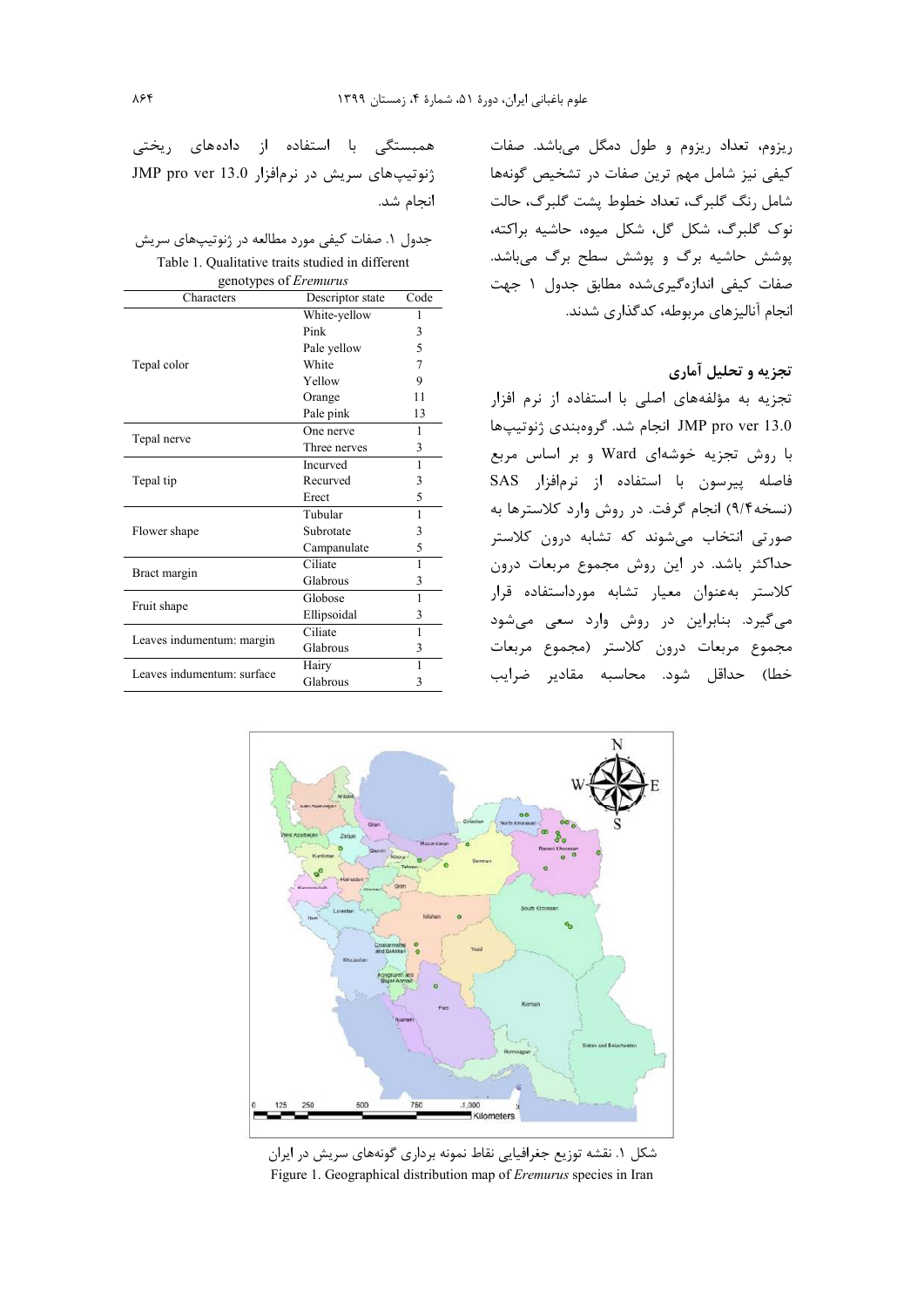نتايج و بحث

تجزیه به مؤلفههای اصلی

با توجه به نتايج تجزيه به مؤلفههاى اصلى (جدول ٢) ملاحظه میشود که پنج مؤلفه، مقادیر ویژه بیشتر از یک دارند و در تشکیل ضرایب شرکت کرده اند. متغیرهایی که در این پنج عامل اصلی قرار گرفتند واریانس بالایی داشتند و از عامل ششم به بعد، متغیرها دارای واریانس پایین تری بودند. این پنج مؤلفه در مجموع ۹۵/۸۲ درصد از واریانس کل متغیرها را توجیه مینمایند. بررسی نتایج ارائه شده در جدول ۳ نشان میدهد مؤلفه اول، با بیشترین سهم در توجيه تغييرات دادهها (٣٨/٥٩٪)، شامل صفات طول خوشه، طول ساقه وطول گیاه بود. در مؤلفه دوم، صفات ریختی تعداد برگ، حالت نوک گلبرگ و شکل ميوه بالاترين ضرايب ,ا داشتند و اين مؤلفه ٢٧/٧١/ از واریانس کل را توجیه نمود. صفات طول برگ، کر ک\داربودن سطح برگ و شکل گل در عامل سوم، ۱۳/۰۳٪ از واریانس کل را توجیه نمودند. مؤلفه چهارم با توجيه ٩/٤٪ از تغييرات، شامل صفات قطر ساقه، شکل گل و تعداد خطوط پشت گلبرگ بود. در مؤلفه پنجم صفات تعداد و قطر ریزوم و همچنین طول دمگل، ۷/۰۰ درصد از تغییرات را توجیه نمودند. بهطوركلى تجزيه به مؤلفههاى اصلى، توانست ١٧ صفت کمی وکیفی مورد ارزیابی (شماره مربوط به صفات در جدول ٢ مكمل ارائه شده است) را در قالب پنج مؤلفه اصلی بیان کند که در این میان مؤلفههای اول و دوم، بیشترین نقش (۶۶/۳۶٪) را در توجیه تغییرات واریانس داشتند. گونههای E. stenophyllus و E. olgae كه در سمت راست نمودار قرار گرفتند، مؤلفه اول (صفات مربوط به طول خوشه، ساقه و ارتفاع گیاه) در آنها بالاست که موجب تمایز این دو گونه نسبت به سایر گونهها شده است. در بالای نمودار گونه E. luteus و ژنوتیپهای Admixed، فقط با مؤلفه دوم همبستگی مثبت دارند و صفات ۱۵ (شکل میوه)، ۱۰ (رنگ گلبرگ) و ۵ (تعداد برگ) در این گونهها مقادیر بالایی داشت. این دو گونه بهدلیل داشتن میوههای بیضوی شکل از سایر گونهها متمایز بودند که بهخوبی در تجزیه بای پلات بر اساس این صفت از سایر گونهها

جدا شدند. گونههای E. persicus ،E. inderiensis و E. spectabilis كه در قسمت پايين نمودار قرار گرفتند، مقادير صفات ٨ (قطر ريزوم)، ١١ (تعداد خطوط يشت گلبرگ) و ۶ (قطر ساقه) در آنها بالاست که موجب قرار گیری آنها در فاصله ای دورتر از سایر گونهها شده است. مقادیر ویژه، واریانس و درصد تجمعی واریانسها برای ينج عامل اصلي در جدول ٢ آمده است.

جدول ۲. مقادیر ویژه و درصد واریانس مؤلفهها در ژنوتیپهای

سريش Table 2. Eigen values and component variance percentage in Eremurus genotypes

|        | Relative    | Cumulative |
|--------|-------------|------------|
|        | variance%   | variance%  |
| 6.5607 | 38.592      | 38.592     |
| 4.7210 | 27.771      | 66.363     |
| 2.2161 | 13.036      | 79.399     |
| 1.6018 | 9.422       | 88.821     |
| 1.1903 | 7.002       | 95.823     |
|        | Eigen value |            |

## تجزیه بای پلات

تجزیه بایپلات با استفاده از صفات متعلق به دو مؤلفه اول آزمون تجزیه به عاملها که بیشترین سهم را در توجيه واريانس داشتهاند، انجام مي شود. شكل ٢ تجزیه بایپلات هفت گونه سریش را با استفاده از عاملهای اول و دوم که بیشترین میزان تغییرات کل را توجیه کردند، نشان می دهد.

### تجزيه خوشهاي

هنگامی که با تعداد زیادی صفت برای گروهی از افراد روبهرو هستیم، تجزیه خوشهای میتواند درک بهتری از شباهتها، تفاوتها و روابط افراد فراهم کند. به منظور ارزیایی نحوه گروهبندی گونههای مختلف سریش و تعیین دوری یا نزدیکی ژنوتیپها، گروه بندی بر اساس صفات متمايزكننده گونهها صورت گرفت (شكل ٣). تجزيه خوشهای، ژنوتیپها را در نقطه برش ۱۵۷/۲۴به شش گروه در سطح گونه ای تقسیم کرد. با توجه به دندروگرام، گروه پنجم و ششم که حاوی ژنوتیپهای E. spectabilis و E. olgae بودند، در فاصله دورتری از گروههای یک تا چهار که شامل گونههای  $A$ dmixed  $E$ . inderiensis  $E$ . persicus  $E$ . luteus بودند، قرار گرفتند. K. stenophyllus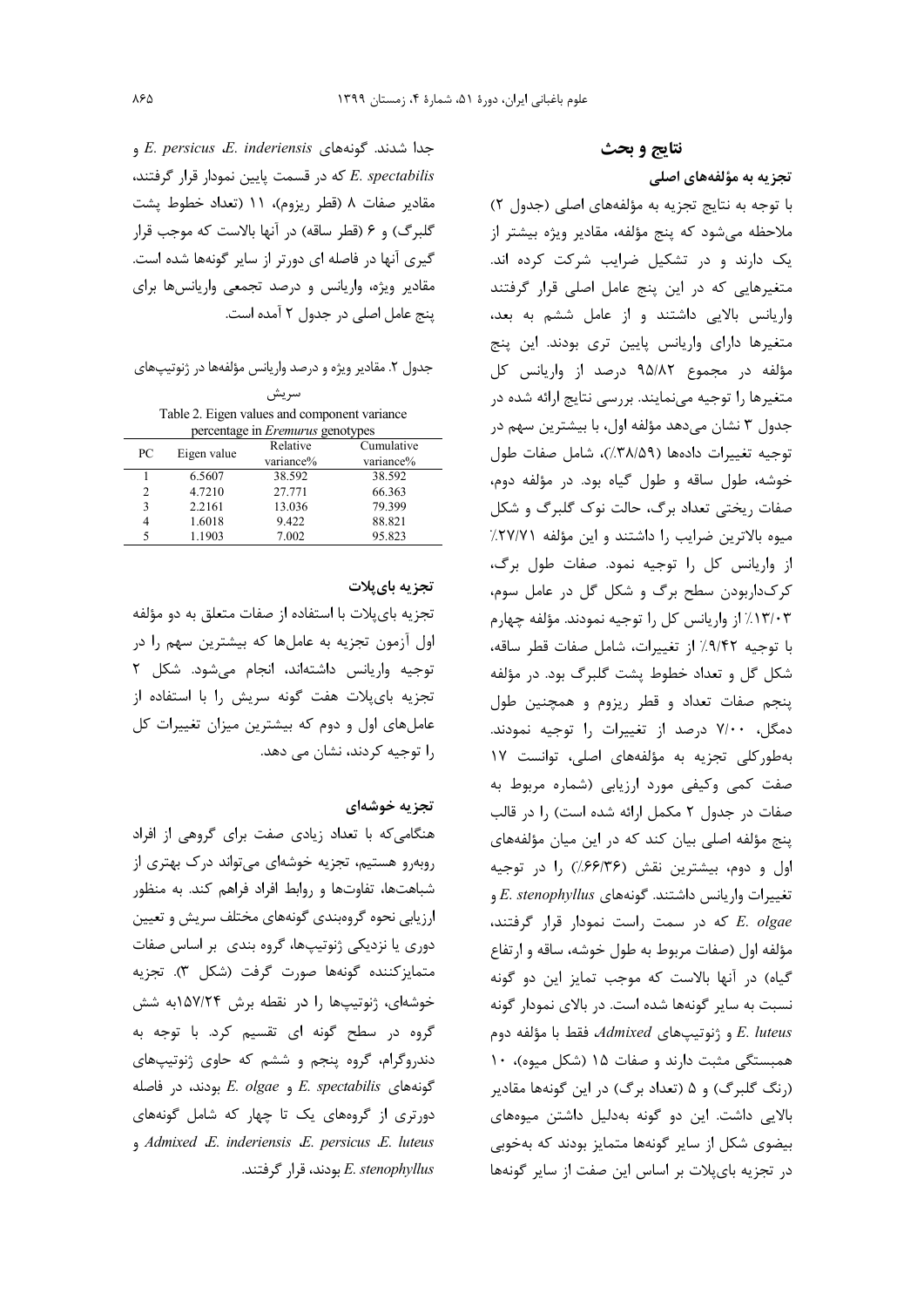جنوبی و خراسان رضوی در گروه چهارم قرار گرفتند. هر چند سه ژنوتیپ از استان خراسان شمالی که گونه Admixed شناخته شد، نیز در این گروه قرار گرفتند. گروه پنجم شامل تمام ژنوتیپهای گونه E. olgae از استان خراسان رضوی بود. گروه ششم که در فاصله دورتری نسبت به تمام گروهها قرار گرفت، افراد متعلق  $E.$  spectabilis از استانهای تهران، سمنان، زنجان، کردستان و خراسان رضوی را در خود جای داد. در این مطالعه برخی از ژنوتیپهای گونههای مختلف از لحاظ برخی صفات نسبت به سایر ژنوتیپها مور دتوجه بودند.

اول شامل تمام ژنوتیپهای گونه گروه E. inderiensis بود. افراد این گروه متعلق به استانهای خراسان رضوی و جنوبی بودند. در گروه  $E.$  persicus دوم تمام افراد متعلق به گونه استانهای فارس و اصفهان قرار گرفتند. افراد این دو گونه در خوشههای خواهری و در فاصله نزدیک به هم قرار گرفتند، درحالی که متعلق به دو زیر جنس مختلف از جنس سریش می باشند. گروه سوم، تمام  $\mathcal{E}$  : نوتیپهای گونه E. stenophyllus از استان خراسان رضوی را در خود جای داد. تعداد ۱۳ ژنوتیپ از گونه E. luteus متعلق به استانهای اصفهان، خراسان

جدول ۳. نتایج عاملی صفات مورد بررسی در تجزیه به مؤلفههای اصلی در ژنوتیپهای سریش

| Table 3. Factor results of the traits in the analysis of principal components in <i>Eremurus</i> spp. genotypes |             |             |             |             |             |
|-----------------------------------------------------------------------------------------------------------------|-------------|-------------|-------------|-------------|-------------|
| Trait                                                                                                           | Component 1 | Component 2 | Component 3 | Component 4 | Component 5 |
| Cumulative variance percentage                                                                                  | 38.59       | 27.71       | 13.03       | 9.42        | 7.002       |
| Inflorescence length                                                                                            | 0.35078     | 0.11000     | $-0.05955$  | $-0.16124$  | 0.22999     |
| Shoot length                                                                                                    | 0.37145     | $-0.02075$  | 0.00086     | $-0.03917$  | $-0.14626$  |
| Plant length                                                                                                    | 0.38389     | 0.04301     | $-0.03077$  | $-0.10148$  | 0.03269     |
| Leaf length                                                                                                     | 0.12719     | 0.24272     | 0.46986     | $-0.23745$  | 0.13446     |
| Leaf number                                                                                                     | 0.05646     | 0.42696     | $-0.06342$  | $-0.16477$  | 0.10849     |
| Stem diameter                                                                                                   | 0.25326     | $-0.21969$  | $-0.13332$  | 0.43928     | 0.04890     |
| Rhizome number                                                                                                  | 0.21538     | $-0.16879$  | $-0.02688$  | 0.06507     | $-0.54918$  |
| Rhizome diameter                                                                                                | 0.26607     | $-0.28928$  | 0.04634     | 0.09184     | 0.31848     |
| Peduncle length                                                                                                 | 0.23494     | 0.11551     | $-0.27311$  | 0.26788     | 0.43264     |
| Tepal color                                                                                                     | $-0.09394$  | 0.38639     | 0.06767     | 0.23895     | $-0.08549$  |
| Teal nerve                                                                                                      | $-0.06700$  | $-0.33095$  | 0.27584     | $-0.38272$  | 0.07027     |
| Tepal tip                                                                                                       | 0.20574     | 0.32239     | $-0.25963$  | 0.04315     | $-0.18125$  |
| Flower shape                                                                                                    | 0.19412     | $-0.07695$  | 0.39540     | 0.42391     | $-0.27442$  |
| Bract margin                                                                                                    | 0.27727     | 0.20851     | $-0.15860$  | $-0.31051$  | $-0.23302$  |
| Fruit shape                                                                                                     | $-0.20349$  | 0.26633     | 0.23935     | 0.33232     | 0.22822     |
| Leaves indumentum: margin                                                                                       | 0.31629     | $-0.13392$  | 0.28947     | $-0.05156$  | 0.24082     |
| Leaves indumentum: surface                                                                                      | 0.15513     | 0.26384     | 0.45259     | 0.08124     | $-0.13202$  |

\* حداقل ضريب عاملي : 0.32

\* در هر مولفه، عدد معنى دار برجسته شده است.



شکل ۲. تجزیه بایپلات گونههای سریش با استفاده از دو عامل اصلی حاصل از تجزیه به مؤلفههای اصلی Figure 2. Biplot analysis for *Eremurus* species using two components in factors analysis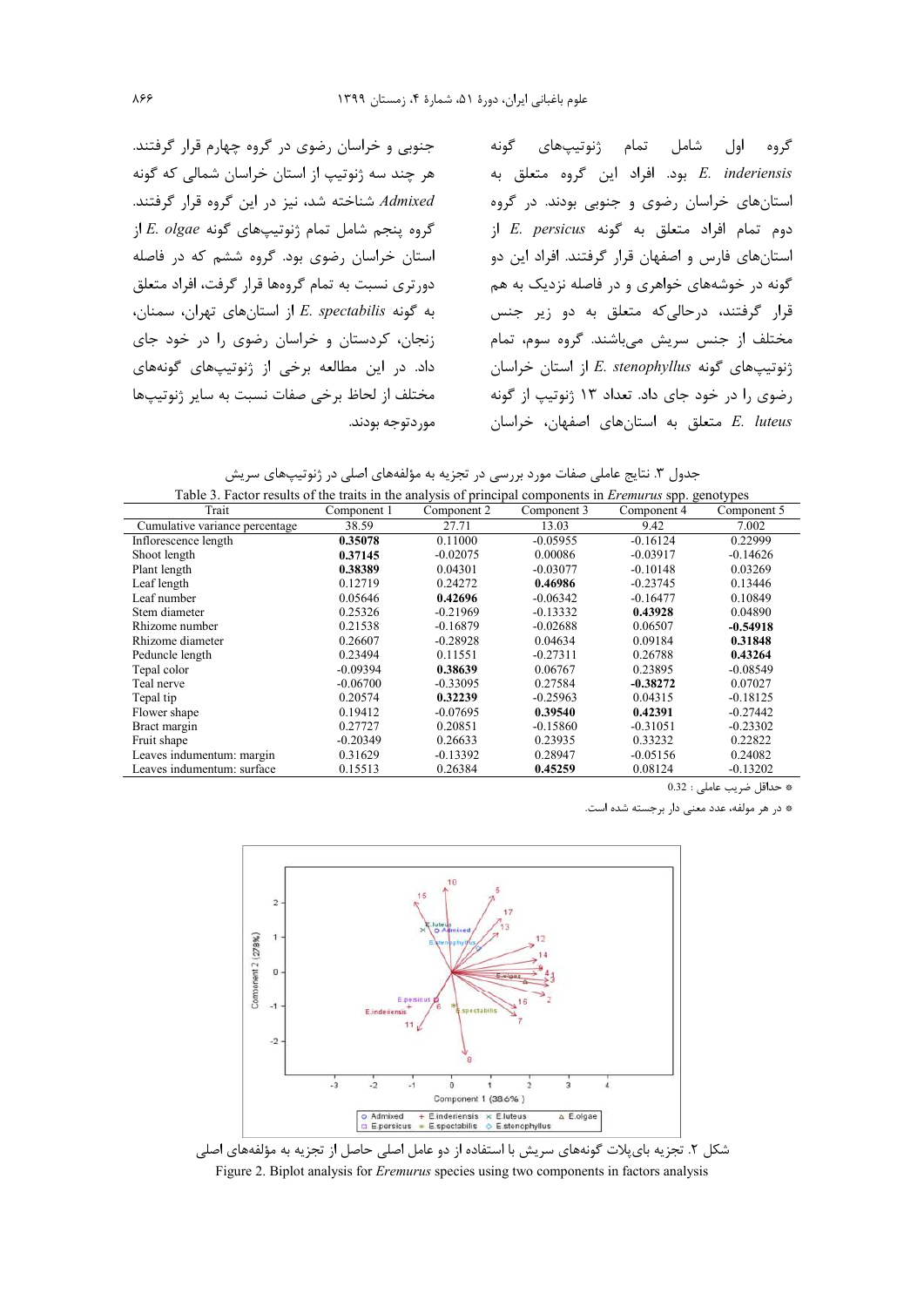

شکل ۳. تجزیه خوشهای ژنوتیپهای سریش با استفاده از روش وارد Figure 3. Cluster analysis of Eremurus spp. genotypes by Ward method

برنامههای بهنژادی آینده با کاربرد تولید گل شاخەبريدە مورد توجه قرار بگيرند. نتايج تجزيه خوشهای از نظر فاصله قرارگیری گونهها نسبت به هم، مشابه با نتيجه حاصل از تجزيه باي پلات بود با اين  $E.$  luteus تفاوت که در تجزیه خوشهای گونه Admixed در یک گروه قرار گرفتند و از یکدیگر تفکیک نشدند. تا کنون حدود ۵۰ گونه سریش در دنیا شناسایی شده است که به لحاظ ویژگیهای ریختی تفاوتهای بسیاری را با یکدیگر نشان میدهند. این گونهها به لحاظ ویژگیهای بارزی مانند ارتفاع ساقه

زنوتىپ ھائ $E.$ stenophyllus گونه د, جمعآوریشده از منطقه کلیدر نیشابور دارای تنوع رنگ گستردهای بودند و رنگ های سفید، نارنجی کمرنگ و پررنگ از این گونه جمعآوری شد، درحالي كه توصيف رنگ گل اين گونه در فلورگياه E. olgae شناسی، زرد میباشد. همچنین در گونه E. olgae ژنوتیپهای جمعآوریشده از شهرستان فریمان استان خراسان رضوی، نسبت به سایر ژنوتیپهای این گونه از نظر ارتفاع خوشه گلدهنده و طول دمگل برتری داشتند و از لحاظ خصوصیات ریختی میتوانند در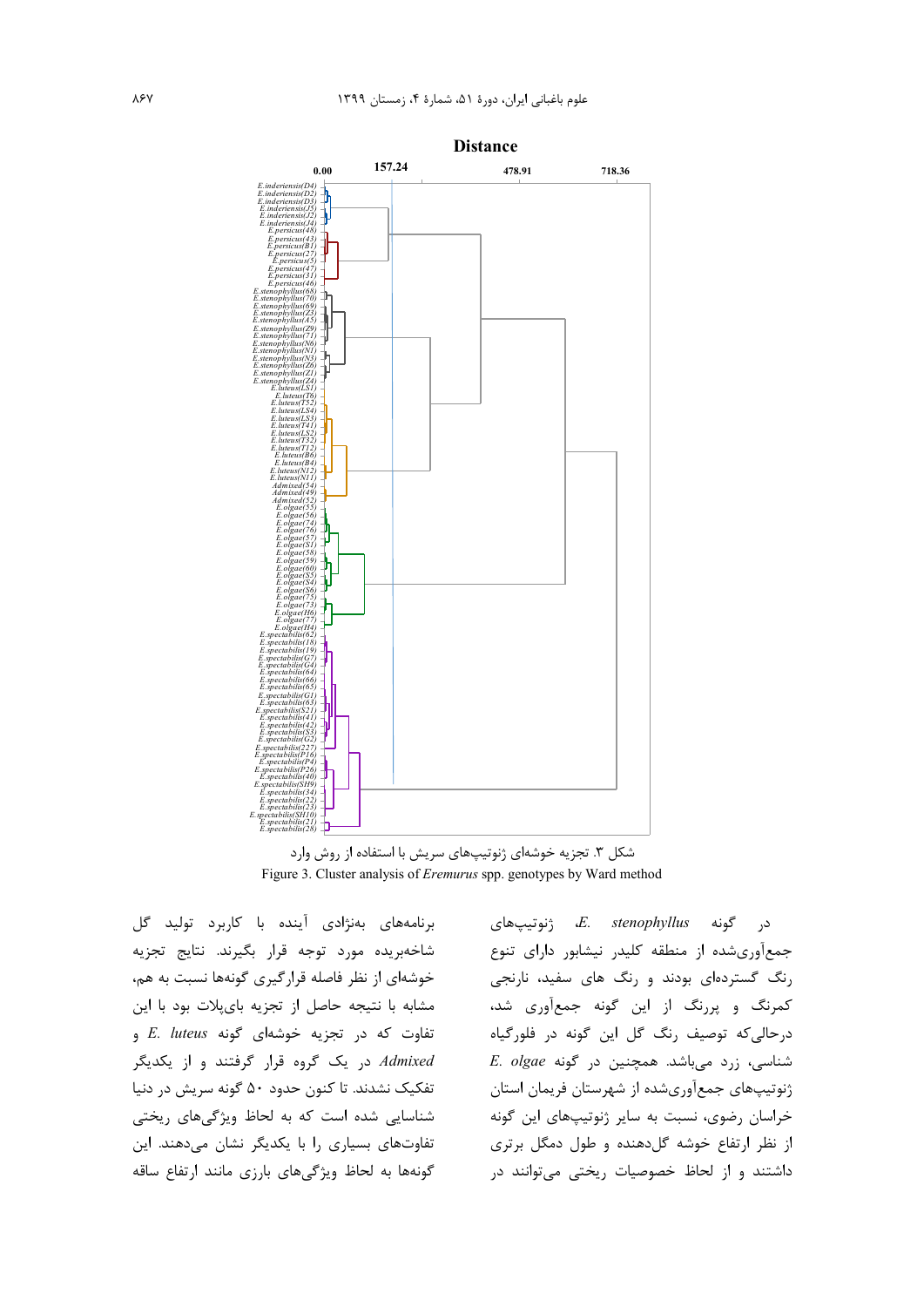همبستگی بین صفات

برای برنامهریزی در برنامههای گزینش و بهنژادی، لزوم توجه به همبستگی صفات مورد توجه قرار گرفته است. بین اکثر صفات کمی اندازهگیریشده همبستگی مثبت مشاهده شد، و این در حالی است كه بالاترين همبستگي مثبت بين دو صفت طول گیاه و طول ساقه (۰/۸۷۷۲) و بالاترین همبستگی منفی بین دو صفت قطر ساقه و طول برگ (٠/٢٧٣٧-) مشاهده شد (جدول۴). طول گیاه با طول خوشه گل (\*\*\*r=۰/۸۲۲۳)، طول ساقه با طول خوشه (\*\*r=۰/۴۴۸۳\*)، طول برگ با صفات طول خوشه (\*\*\*r=۰/۴۷۱۵)، طول ساقه (\*\*\*r=۰/۲۵۶۸) و طول گیاه (\*\*\*r=۰/۴۱۶۵)، تعداد برگ با طول خوشه (\*\*\*۱۴۳۲\*۱) دارای همبستگی مثبت و معنیدار در سطح یک درصد میباشند. بر اساس نتایج حاصل چنین استنباط می شود که به دنبال افزایش تعداد برگ و طول برگ در گیاه، به دلیل افزایش سطح تاج پوشش و بالتبع سطح فتوسنتز كننده، انتظار مى رود طول خوشه وطول ساقه افزايش پيدا كند. ضريب همبستگی بین صفات نشان داد که قطر ریزوم با صفات طول خوشه (\*\*\*r=۰/۵۷۳۶)، طول ساقه (\*\* ٢٩٣١). طول گياه (\*\* ٢٩۴٩) و تعداد برگ (\*\* \r=۰/۳۰۰۱) و صفت تعداد ريزوم با طول ساقه (\*\*\*۲۳۴۶)» همبستگی مثبت و معنیداری دارد، درحالي كه قطر ساقه با طول برگ (\*\*\*r=۰/۲۷۳۷) و تعداد ريزوم با تعداد برگ (\*\*\*r=۰/۲۱۸۵)، همبستگی منفی و معنیدار در سطح یک درصد را نشان دادند. همچنین، همبستگی مثبت و معنى دارى بين طول دمگل با صفات طول خوشه (\*\* ۲۰۱۶۶۸۰)، طول ساقه (\*\* ۲۲۴۴۴)، طول گياه (\*\*\*r=۰/۵۰۱۷)، تعداد برگ (\*\*\*r=•/۵۶۴۷)، قطر ساقه (\*\*\* ۲۲۸۰) و قطر ریزوم (\*\*\* ۲=۰/۶۰) مشاهده شد. درصورتی که همبستگی مثبتی بین دو صفت موردمطالعه وجود داشته باشد، می توان گفت که برنامه اصلاحی برای يک گياه تقريباً راحتتر است. با شناخت ارتباط بين صفات می توان برای برنامههای اصلاحی آتی در مورد

سریش برنامهریزی بهینهای انجام داد.

گلدهنده، رنگ گل، شکل گلآذین و غیره با یکدیگر تفاوتهای اساسی دارند (Naderi Safar, 2009b). اما نکته قابل توجه این است که در دو زیر جنس مختلف سریش، برخی از گونهها شباهتهای بسیاری از خود نشان میدهند. بهعنوان مثال گونه E.persicus از زیر جنس Henningia میباشد که بر اساس نتایج تجزیه خوشهای و تجزیه بایپلات در کنار گونه E. inderiensis از زیر جنس Eremurus قرار گرفته است. این دو گونه در صفاتی از جمله طول خوشه، تعداد برگ، تعداد ریزوم و قطر ریزوم با هم شباهت داشتند. درحالی که از نظر تعداد خطوط پشت گلبرگ، رنگ گل، شكل گل و حالت نوک گلبرگ کاملاً با هم تفاوت دارند. در مطالعه حاضر ژنوتیپهای مختلف در سطح گونهای بهطور نسبی از آرایش مطلوبی روی نمودار برخوردار بودند و ژنوتیپهای مربوط به هر گونه در یک گروه مشترک قرار داشتند، اما در تجزیه خوشهای با در نظر گرفتن افراد گونهها، برخی ناهماهنگیها نیز مشاهده شد. بهعنوان مثال سه ژنوتیپ Admixed در میان ژنوتیپهای گونه E. luteus قرار گرفتند. بهنظر می رسد برای جداسازی گونههای سریش بر طبق بخشهای گیاه شناسی نیاز به بررسی صفات ریختی بیشتری وجود دارد، زیرا در تجزیه خوشهای، گونههای متعلق به بخشهای گیاهشناسی مختلف در فاصله نزدیک به هم قرار گرفتند و از یکدیگر تفکیک نشدند. هر چند که در پژوهش صورت گرفته توسط Naderi .2009a) Safar et al (2009a) نيز با وجود بررسي گونههاي سریش بر اساس ۲۵ صفت ریختی، روابط بین برخی از گونهها در دو زیر جنس سریش به صورت حل نشده باقی مانده است. .Naderi Safar et al (2014) با استفاده از ژن trnL-F پلاستید و توالی های ناحیه ژنی (ITS) نشان دادند که زیر جنس Henningia پارافیلتیک است و گونه E. persicus را بهصورت جداگانه از سایر گونههای متعلق به این زیر شاخه قرار داده است. با توجه به نتايج تجزيه باي پلات پژوهش حاضر که گونه E. persicus با فاصله از سایر گونههای این زیر جنس قرار گرفته است، به میزان زیادی مطابقت با نتايج فيلوژني گونههاي سريش از تحقيق .2014) Naderi Safar et al. مشاهده می شود.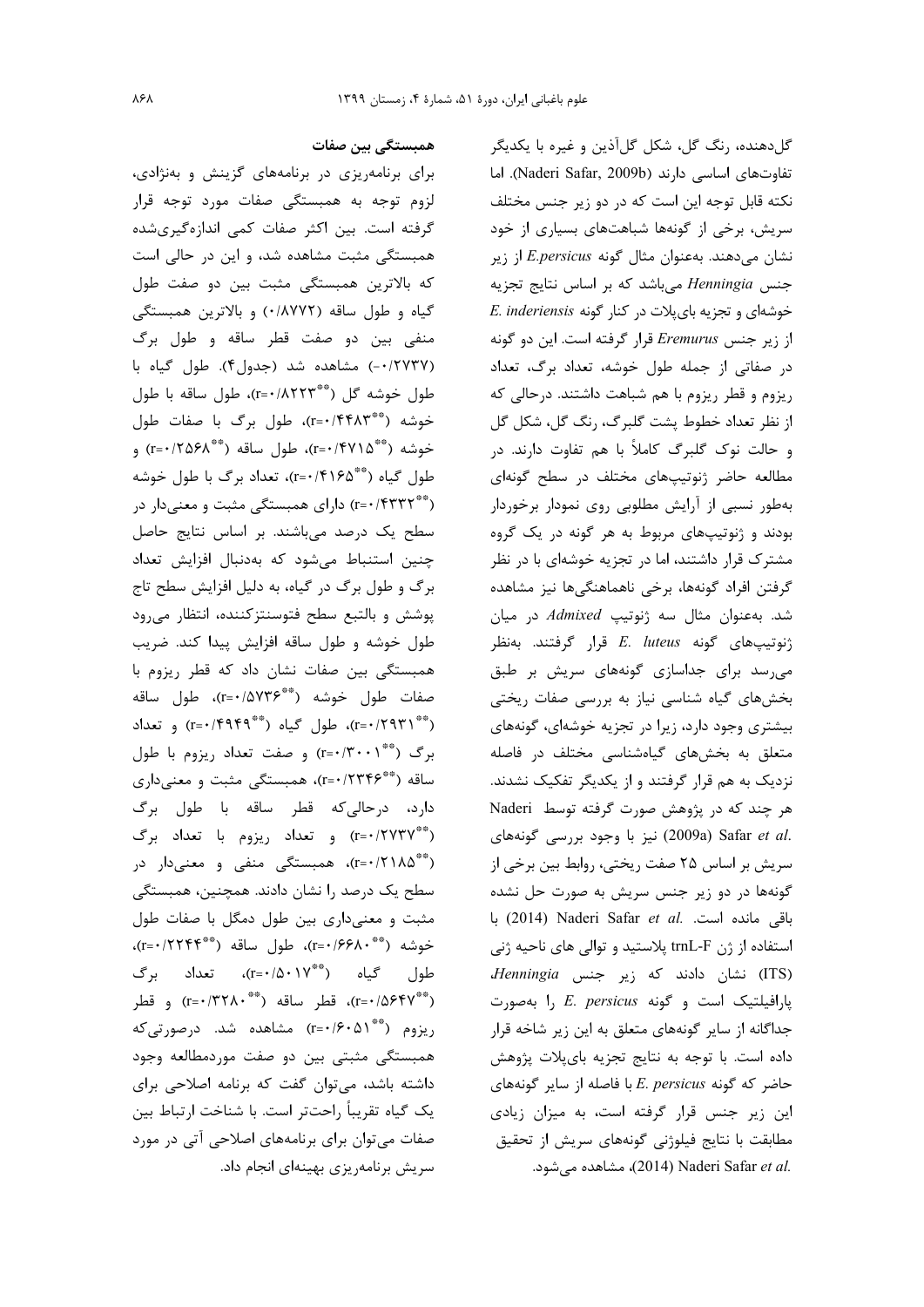| Table 4. Correlation coefficients among quantitative measured traits in <i>Eremurus</i> spp. genotypes |               |               |             |              |              |               |           |             |          |
|--------------------------------------------------------------------------------------------------------|---------------|---------------|-------------|--------------|--------------|---------------|-----------|-------------|----------|
|                                                                                                        | Inflorescence | Stem          | Plant       | Leaf         | Leaf         | Stem          | Rhizome   | Rhizome     | Peduncle |
|                                                                                                        | length        | length        | length      | length       | number       | diameter      | number    | diameter    | length   |
| Inflorescence length                                                                                   | 1.0000        |               |             |              |              |               |           |             |          |
| Stem length                                                                                            | $0.4483**$    | 1.0000        |             |              |              |               |           |             |          |
| Plant length                                                                                           | $0.8223***$   | $0.8772**$    | 1.0000      |              |              |               |           |             |          |
| Leaf length                                                                                            | $0.4715***$   | $0.2568$ **   | $0.4165***$ | 0000.        |              |               |           |             |          |
| Leaf number                                                                                            | $0.4332**$    | 0.0545        | 0.2674      | 0.2079       | 1.0000       |               |           |             |          |
| Stem diameter                                                                                          | 0.1318        | $-0.0764$     | 0.0221      | $-0.2737$ ** | $-0.0577$    | 1.0000        |           |             |          |
| Rhizome number                                                                                         | 0.1245        | $0.2346^{**}$ | 0.2160      | 0.0414       | $-0.2185$ ** | 0.0656        | 1.0000    |             |          |
| Rhizome diameter                                                                                       | $0.5736^{**}$ | $0.2931$ **   | $0.4949**$  | 0.1282       | $0.3001$ **  | 0.1754        | 0.0086    | 1.0000      |          |
| Peduncle length                                                                                        | $0.6680**$    | $0.2244$ **   | $0.5017***$ | 0.0679       | $0.5647$ **  | $0.3280^{**}$ | $-0.0961$ | $0.6051$ ** | 1.0000   |
|                                                                                                        |               |               |             |              |              |               |           |             |          |

جدول ۴. ضرایب همبستگی میان برخی صفات اندازهگیریشده در ژنوتیپ های سریش

\*\*: Significantly difference at 1% of probability level. لا درصد. المستخدم المستخدم المستخدم المستخدم المستخدم المستخدم المستخدم المستخدم المستخدم المستخدم المستخدم المستخدم المستخدم المستخدم المستخدم المستخدم المستخدم ال

 4T&7 *E. presicus E. luteus E. inderiensis* D>5!: بهنژادی جهت به کارگیری در باغهای صخرهای و فضای سبز را دارا میباشند. بر اساس مشاهدات میدانی و با  $\mu$ قوجه به كاهش شديد ذخاير گونه E. inderiensis، تياز به حفاظت از این گونه امری ضروری به نظر می رسد.

**سیاسگز اری** 

از جنای آقای مهندس مصطفی جودکی بهدلیل همکاری صمیمانه با اینجانب جهت جمعآوری نمونههای سریش از مناطق مختلف کشور، تشکر و قدر دانے ، مے گر دد. بهطور کلی، نتایج این پژوهش نشان دادند که تودههای سریش جمعآوریشده از نواحی مختلف ایران ازنظر صفات مورد مطالعه دارای تنوع بالایی بوده و میتوان ژنوتیپهای با ارزشی در بین آنها به منظور بهنژادی و استفاده در پرورش گل و گیاه پیدا نمود. بر اساس بررسیهای انجامشده روی ویژگیهای ریختی جنس سریش در ایران، می توان نتیجه گرفت که گونههای D>5 8 1 % Q3L5\$ *E*. *stenophyllus E. olgea* گلآذین بلند رنگارنگ و متراکم، ظاهری منحصر به فرد، پتانسیل بهنژادی جهت تولید گل شاخهبریده و

نتیجهگیری کل<u>ی</u>

#### **REFERENCES**

- 1. Abolghasemi, S., Naderi, R. & Fattahi Moghadam, M. (2020). Evaluation of genetic diversity of some native violet populations of Iran (*Viola* spp.) using morphological markers. *Iranian Journal of Horticultural Science*, *51*(2), 493-502. (in Farsi).
- 2. Asgarpanah, J., Hakemi vala, M., Hedayati, M., Shirali, J. & Bagheri, F. (2011). Antibacterial and cytotoxic activity of *Eremurus persicus* (Jaub and Spach) Boiss. *African Journal of Microbiology Research*, 5, 2349-2352.
- 3. Chase, M. W., Bruijn, A.Y., Cox, A. V., Reeves, G. P., Rudall, J., Johnson, M. A. T. & Eguiarte, L. E. (2000): Phylogenetics of *Asphodelaceae* (Asparagales): An analysis of plastid rbcL and trnL−F DNA sequences. *Annals of Botany*, 86, 935-951.
- 4. Devey, D. S. I., Leitch, I., Rudall, P. J., Pires, J. C., Pillon, Y. & Chase, M. W. (2006). Systematics of *Xanthorrhoeaceae* sensu lato, with an emphasis on Bulbine. *Aliso*, 22, 345-351.
- 5. Jalili, A. & Jamzad, Z. (1999). *Red data book of Iran*. Research Institute of Forests & Rangelands, Tehran.
- 6. Mabberley, D. J. (1990). *The plant-book*. Cambridge University Press. Cambridge.
- 7. Naderi Safar, K. (2009b). *Taxonomy and phylogeny of the family Asphodelaceae in Iran*. M. Sc. Thesis. Tarbiat Modares University, Tehran, Iran.
- 8. Naderi Safar, K., Kazempour Osaloo, Sh. & Zarrei, M. (2009a). Phylogeny of the genus *Eremurus* (*Asphodelaceae*) based on morphological characters in the Flora Iranica area. *Iranian Journal of Botany*, 15 (1), 27-35.
- 9. Naderi Safar, K., Kazempour Osaloo, Sh., Zarrei, M., Assadi, M. & Khoshsokhan Mozaffar, M. (2014). Phylogenetic analysis of *Eremurus*, *Asphodelus*, and *Asphodeline* (*Xanthorrhoeaceae*-*Asphodeloideae*) inferred from plastid trnL-F and nrDNA ITS sequences. *Biochemical Systematics and Ecology* 56, 32-39.
- 10. Omidbaigi, R. (2005). *Production and processing of medicinal plants.* (Vol. 1). Astan Quds Publication, Mashhad. (in Farsi)